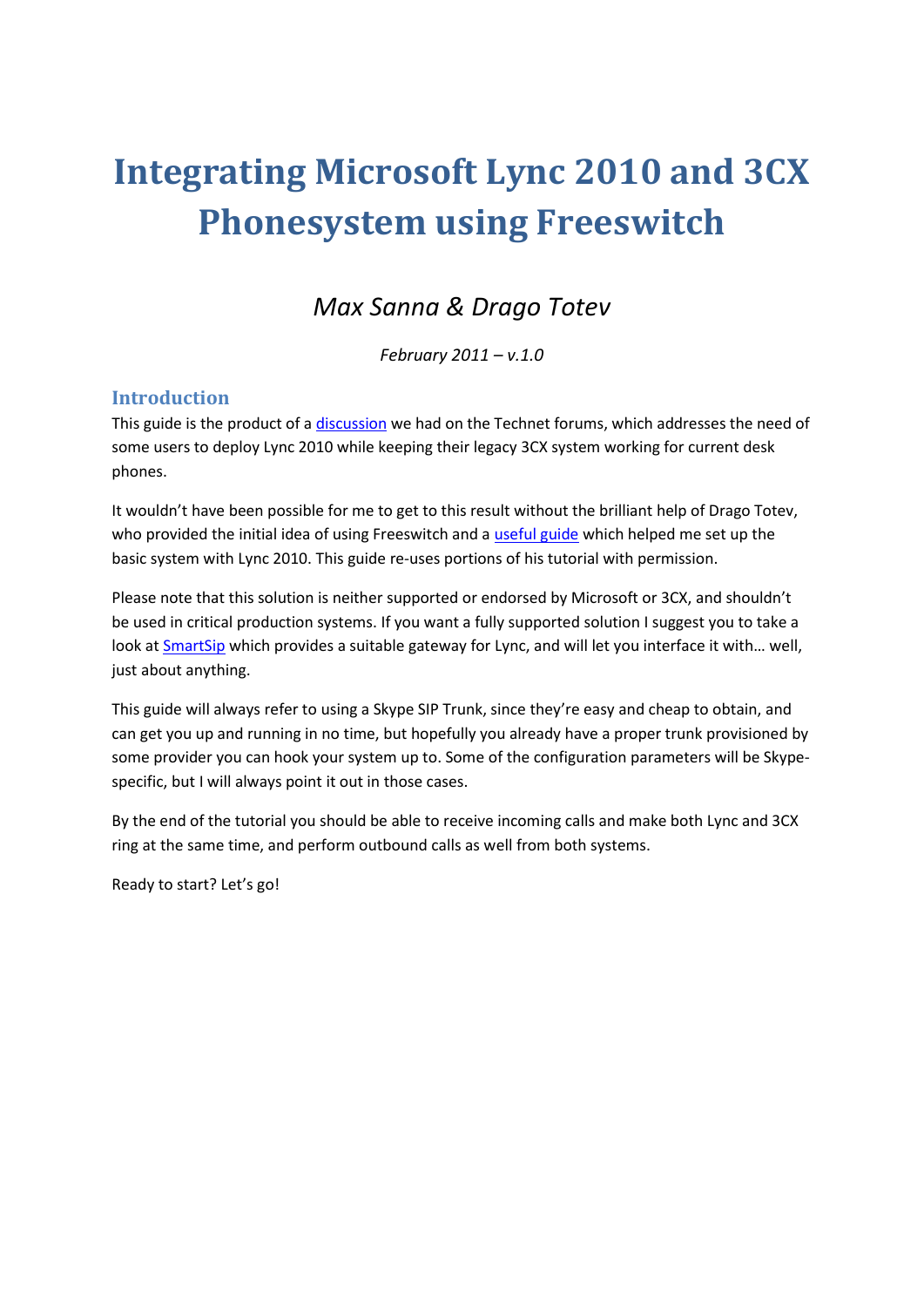## **Target scenario**



#### **What is needed?**

- 1. Microsoft Lync 2010 FE or EE with Mediation role installed and configured properly;
- 2. 3CX PhoneSystem 9.x with at least one extension configured with a public DID routable from your trunk provider;
- 3. At least one Lync user enabled for Enterprise Voice with Line URI provisioned with public routable DID from your trunk provider;
- 4. A Skype SIP Trunk or your choice of trunk (could be a single channel with at least one DID);
- 5. A standalone Microsoft Windows Server 2008 R2 for Freeswitch with single NIC, IP address on the same or fully routable subnet with Lync server and 3CX PhoneSystem.

#### **Setting up Freeswitch**

Make sure your W2K8 R2 is fully patched before proceed further. On my knowledge, there are no prerequisites prior to installing FS. I would advise to install Wireshark: <http://www.wireshark.org/download.html> because most definitely something will not work out of the box.

Once Wireshark is installed, download FS (64 bit installer) from this link: <http://www.freeswitch.org/node/295>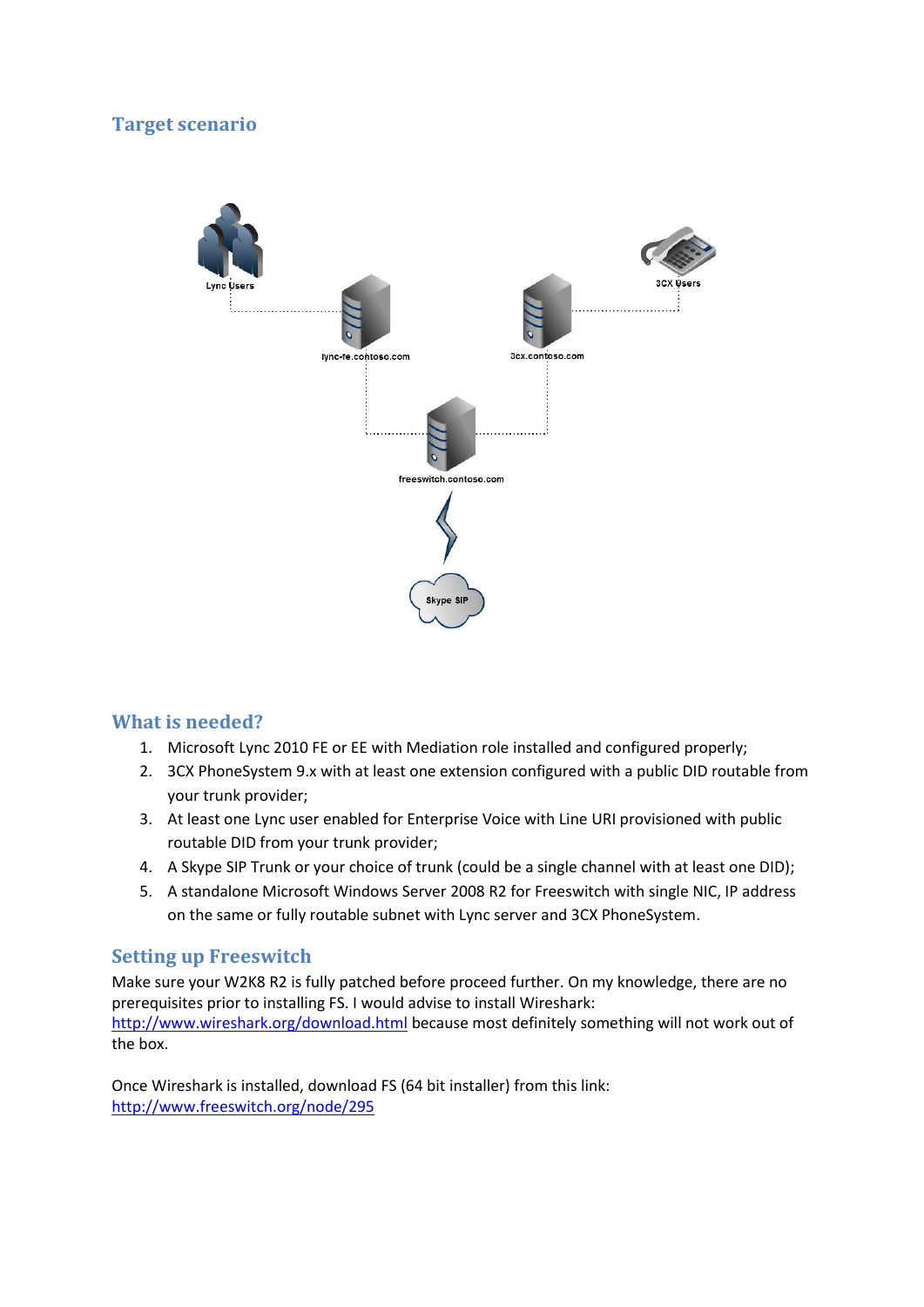Run the installer and select "Complete" installation. The files will be placed in "C:\Program Files\FreeSWITCH". I would advise you to create shortcuts on your desktop to the installation folder because we will be visiting it at least 1000 times.

- 1. Navigate to "C:\Program Files\FreeSWITCH\conf" and open vars.xml with text or XML editor.
- 2. Locate this line –

<X-PRE-PROCESS cmd="set" data="console\_loglevel=INFO"/>

and change "INFO" to "DEBUG". We need raised logging level until get everything going. 3. With the file still open, scroll down and delete the following lines, as they're not required and will only introduce confusion later:

```
<X-PRE-PROCESS cmd="set" data="default_provider=example.com"/>
<X-PRE-PROCESS cmd="set" data="default_provider_username=joeuser"/>
<X-PRE-PROCESS cmd="set" data="default_provider_password=password"/>
<X-PRE-PROCESS cmd="set" data="default_provider_from_domain=example.com"/>
\langle!-true or false -->
<X-PRE-PROCESS cmd="set" data="default_provider_register=false"/>
<X-PRE-PROCESS cmd="set" data="default_provider_contact=5000"/>
```
- 4. Now we have to set the trunk with our provider. Navigate to "C:\Program Files\FreeSWITCH\conf\sip\_profiles\external". There you will see one file – example.xml
- 5. If you want to set up your own trunk, visit this link: [http://wiki.freeswitch.org/wiki/SIP\\_Provider\\_Examples](http://wiki.freeswitch.org/wiki/SIP_Provider_Examples) and select your provider (hopefully, it will be in the list). Read the notes and copy the portion that exemplifies the provider's registration. Please note that some settings in the dial plans later will be specific to Skype SIP.
- 6. In this guide, we will use a Skype SIP Trunk, so rename the file to skype.xml, delete its contents and paste the following (note that we're talking about Skype SIP Trunks, the ones you buy using Skype Manager, not a normal Skype account):

```
<include>
<gateway name="sip.skype.com">
<param name="username" value="your_skype_username"/> (looks like 99091209129120)
<param name="realm" value="sip.skype.com"/>
<param name="from-user" value=" your_skype_username "/>
<param name="from-domain" value="sip.skype.com"/>
<param name="password" value=" your_skype_password "/>
<param name="extension" value=" your_skype_username "/>
<param name="proxy" value="sip.skype.com"/>
<param name="retry-seconds" value="30"/>
<param name="caller-id-in-from" value="true"/>
<param name="contact-params" value=" your_skype_username@sip.skype.com"/>
<param name="expire-seconds" value="45"/>
\langle/gateway>
</include>
```
- 7. Start Freeswitch (Start -> Freeswitch). You will see a command prompt window scrolling with a lot of info that may not make sense right now, and finally stop. I suggest you to increase the window buffer to 5000 (You'll find it in the properties of the command prompt window) so you can scroll up enough to see all the debug messages.
- 8. Type sofia status and press Enter. If you are lucky enough, your provider status will be shown as REGED (registered).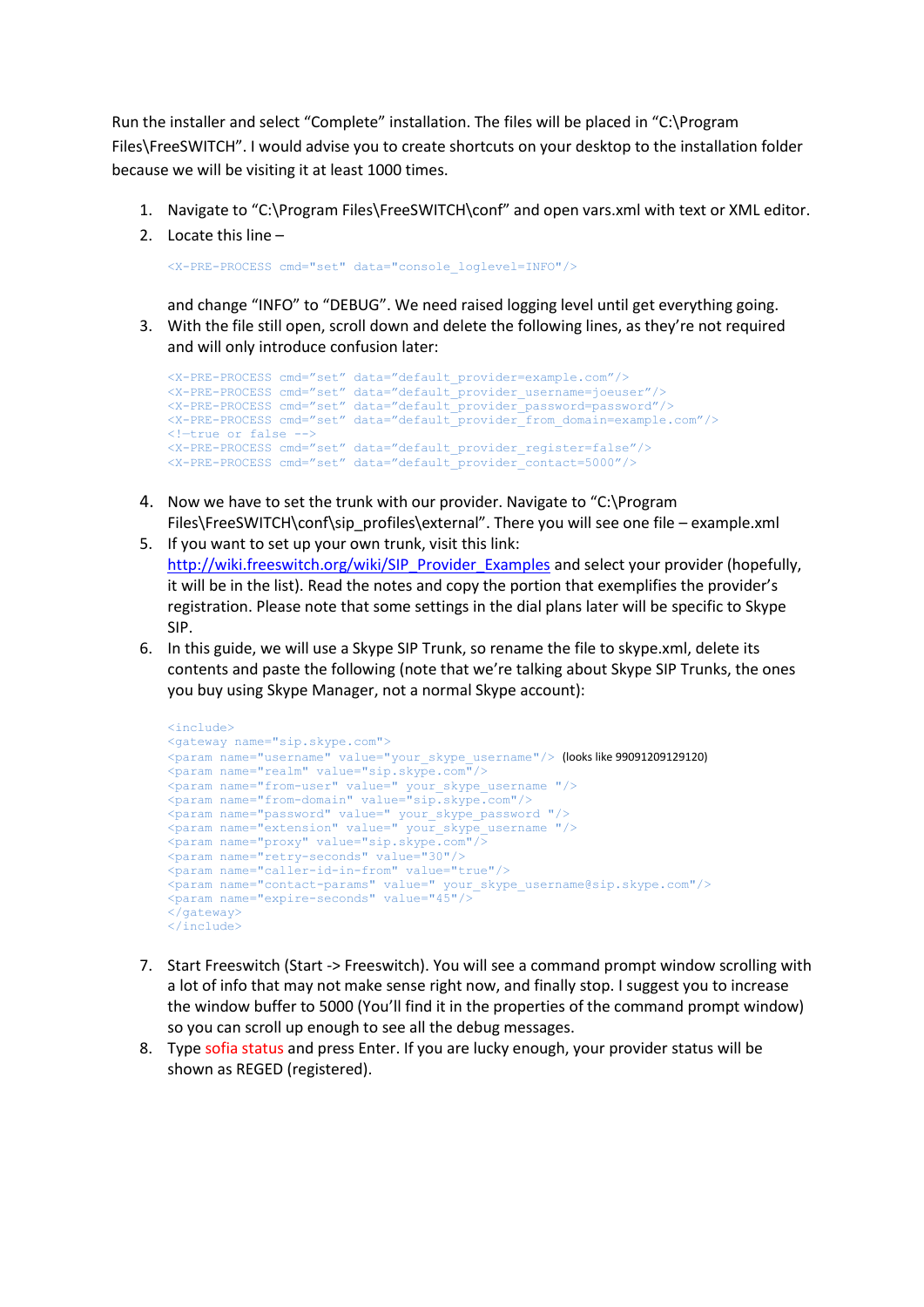|                                     | Name | T vpe              | Data                                                                                         | State                        |                    |  |
|-------------------------------------|------|--------------------|----------------------------------------------------------------------------------------------|------------------------------|--------------------|--|
| internal-ipv6<br>external           |      | profile<br>profile | sip:mod_sofia@[2001:0:5ef5:79fd:2c13:998:3f57:f5a1]:5060<br>sip:mod_sofia@192.168.10.94:5080 | <b>RUNNING (Ø)</b>           | <b>RUNNING (0)</b> |  |
| external::sip.skype.com<br>internal |      | gateway<br>profile | sip:99051000113816@sip.skype.com<br>sip:mod_sofia@192.168.10.94:5060                         | REGED<br>RUNNING (A)         |                    |  |
| internal::1ync<br>internal::3cx     |      | gateway<br>gateway | sip:none@10.10.3.33:5068<br>sip:none@192.168.10.31:5060                                      | <b>NOREG</b><br><b>NOREG</b> |                    |  |
| 192.168.10.94                       |      | alias              | internal                                                                                     | ALIASED                      |                    |  |

*First, note that the gateway is listed as sip.skype.com. This is because above we have "<gateway name="sip.skype.com">". The gateway name is important, because later we'll have to refer to it to place outbound calls. Second, if the registration does not succeed, start Wireshark and see what's going on. Lastly, Google is your friend. Search strings such as freeswitch and provider\_name might give you a hint or solution. Do not proceed further until the trunk registration is successful.*

9. Now that the trunk is successfully registered, the next step is to set up Lync as a gateway. Navigate to "C:\Program Files\FreeSWITCH\conf\sip\_profiles\internal" and create a new file named "lync.xml" with the following content (xxx.xxx.xxx.xxx is the IP address of your Lync (Mediation Role) server. Note the port: 5068. This is the default Lync port for SIP over TCP, but if you changed yours, adjust it accordingly:

```
<include>
<gateway name="lync">
<param name="username" value="none"/>
<param name="password" value="none"/>
<param name="caller-id-in-from" value="true"/>
<param name="proxy" value="xxx.xxx.xxx.xxx:5068"/>
<param name="register" value="false"/>
<param name="register-transport" value="tcp"/>
</gateway>
</include>
```
10. Now let's set up 3CX as a gateway too! In the same folder as above create a file named "3cx.xml" and paste the following contents into it (again, replace xxx.xxx.xxx.xxx with the IP of your 3CX server, we'll use UDP for it, since it's more tested than TCP – although it supports it):

```
<include>
<gateway name="3cx">
<param name="username" value="none"/>
<param name="password" value="none"/>
<param name="caller-id-in-from" value="true"/>
<param name="proxy" value="xxx.xxx.xxx.xxx:5060"/>
<param name="register" value="false"/>
<param name="register-transport" value="udp"/>
\langleateway>
</include>
```
11. The next step is to configure the inbound routing. Navigate to "C:\Program Files\FreeSWITCH\conf\dialplan\public", and create a new file called 01\_inbound\_did.xml, and replace the content with the following. This file will route any inbound call to both systems:

```
<include>
<extension name="INBOUND">
<condition field="${sip_to_user}" expression="^(\d{12})$">
<action application="bridge" data="sofia/gateway/lync/+$1,sofia/gateway/3cx/+$1"/>
</condition>
</extension>
</include>
```
First, the Regex " $\binom{d}{12}$ )\$" means "Match numbers that are exactly 12 digits long (e.g.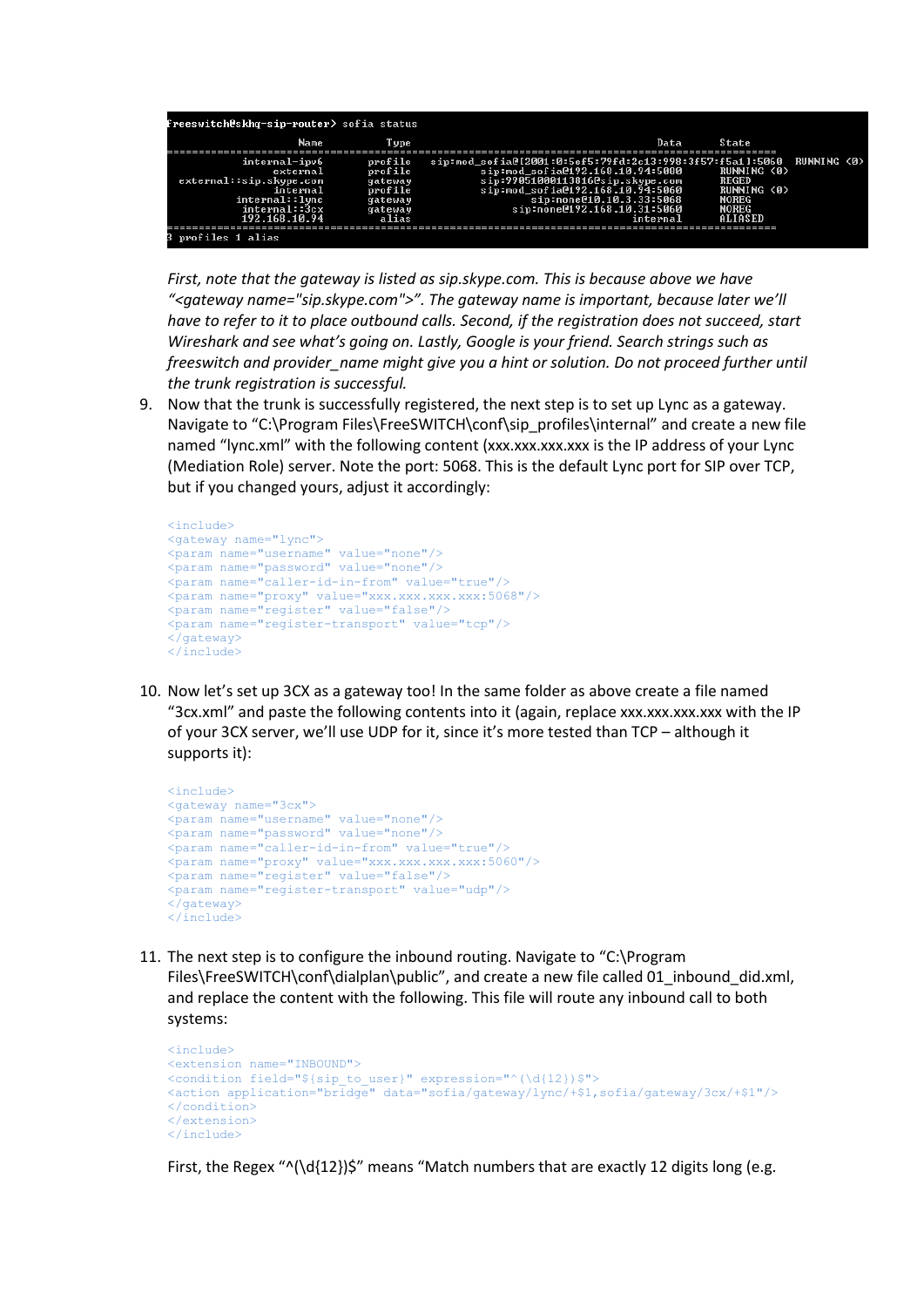44207123456). If your provider sends the number with a + prepended in front of it, you may want to change it to 13 digits. In any case, we have to normalize the number to E.164, which is done here:

<action application="bridge" data="sofia/gateway/lync/+\$1,sofia/gateway/3cx/+\$1"/>

So, for a 13 digits INVITE, we should use:

<condition field="\${sip\_to\_user}" expression="^(\d{13})\$">

and

<action application="bridge" data="sofia/gateway/lync/+\$1,sofia/gateway/3cx/+\$1"/>

12. Now it's time to set up outbound routing! Navigate to "C:\Program Files\FreeSWITCH\conf\dialplan\public" and create a file named 00\_outboud\_did.xml with the following content:

```
<include>
<extension name="ALL">
<condition field="destination_number" expression="^\+(\d*)$">
<action application="ring_ready" />
<!--<action application="set" data="ignore_early_media=true"/> -->
<action application="set" data="proxy_media=true"/>
<action application="bridge" data="sofia/gateway/sip.skype.com/$1"/>
</condition>
</extension>
</include>
```
Make sure your Lync will be set up properly to send the number in an expected format to Freeswitch, Drago for example prefers to remove the + before sending INVITE to the gateway. You may need to uncomment the ignore\_early\_media line, depends on the provider, in some cases it can help with the ring back.

One last note: during the initial phase of configuration and testing, disable Windows Firewall on the Freeswitch server. Once you get it running, go back and adjust accordingly.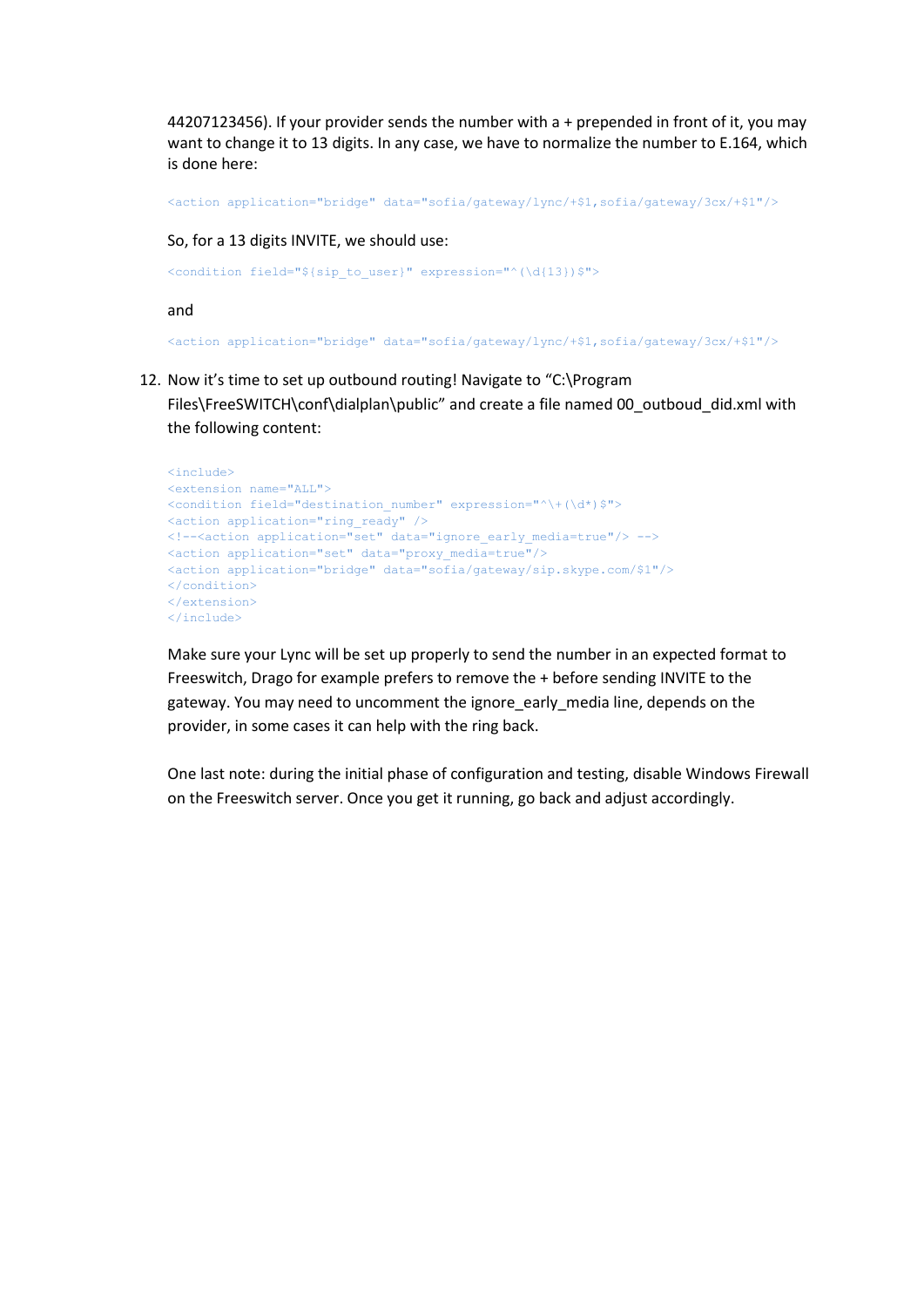## **Configuring Lync**

- 1. Remote desktop into your Lync Frontend server
- 2. Start Lync Topology Builder
- 3. Right click on PSTN Gateways, and create a new gateway as follows:

| Define New IP/PSTN Gateway                        |              |
|---------------------------------------------------|--------------|
| Gateway FQDN or IP Address *                      |              |
| ip.of.your.freeswitch                             |              |
| Listening port for IP/PSTN gateway: *             |              |
| 5068                                              |              |
| Sip Transport Protocol:<br>$\bullet$ TCP<br>0 tls |              |
| Help                                              | Cancel<br>ОК |

- 4. Right click on your Mediation server inside Mediation pools
- 5. Assign the newly created PSTN gateway to it
- 6. Publish the topology
- 7. Important: Restart the Lync Mediation Server service or these changes won't take effect
- 8. Start Lync Control Panel
- 9. Go to Voice Routing -> Dialplan and right click on the Global dialplan
- 10. Scroll to Normalization rules and create a new one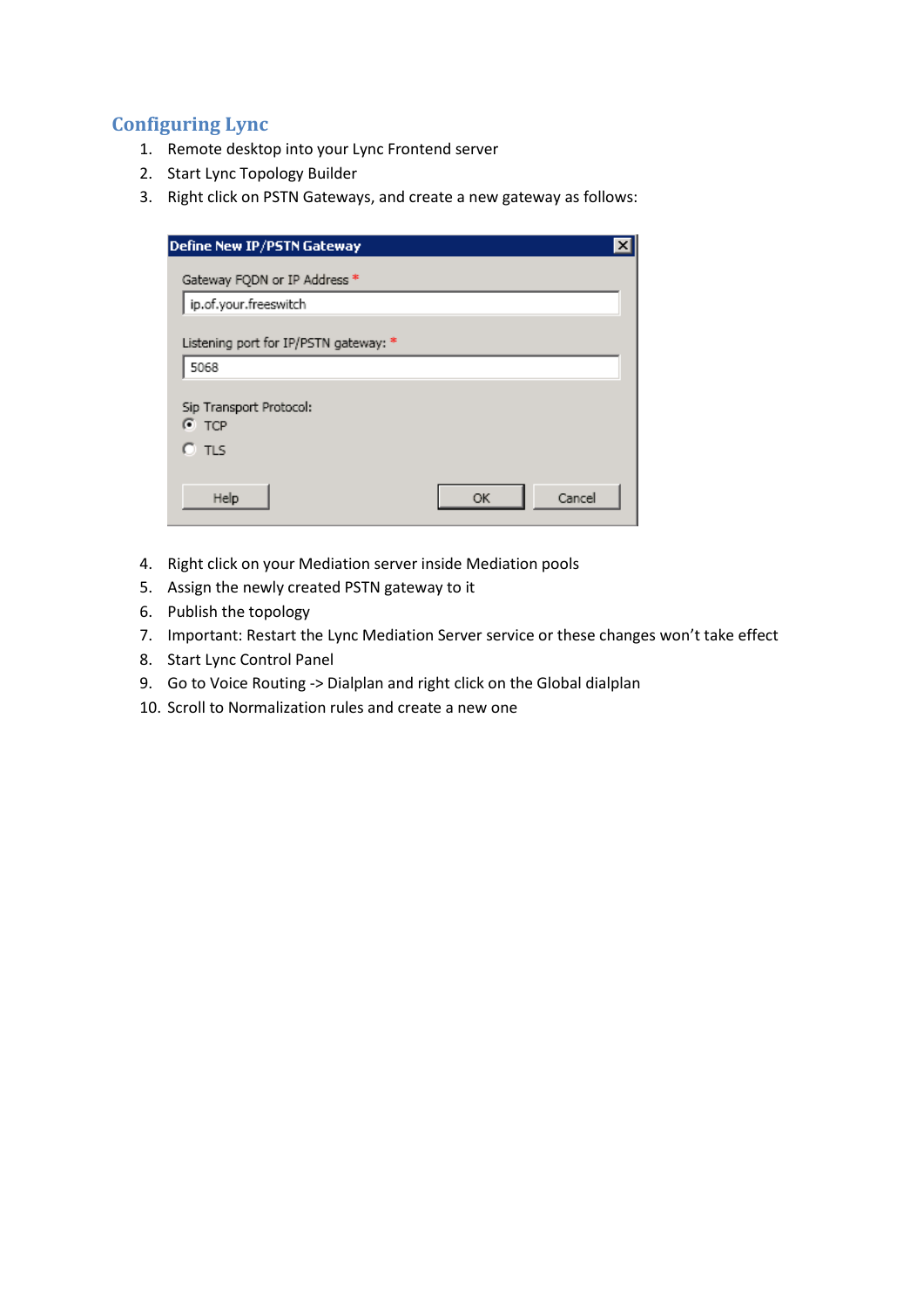11. Set up the parameters as follows. This simple dial plan means that if we start a number with 0, exactly 11 digits long (which is the way you dial a national number in the UK), e.g. 02071234567, it will automatically convert it in international format. This is specific to Skype, as it wants to receive the number with an international prefix in front of it. If you have another provider it may allow you to dial national numbers without having to prepend the +44. Please note the test conversion I did on the bottom of the screenshot:

| X Cancel<br>$\sqrt{2}$<br>OK |    |  |
|------------------------------|----|--|
| unung cuna                   |    |  |
| <b>Starting digits:</b>      |    |  |
| 0                            |    |  |
| Length:                      |    |  |
| Exactly<br> 11<br>▼          | 9  |  |
| Digits to remove:            |    |  |
| $\mathbf{1}$                 | 믕  |  |
| Digits to add:               |    |  |
| $+44$                        |    |  |
|                              |    |  |
| Pattern to match:*           |    |  |
| $^0(0(10))$ \$               |    |  |
| Translation rule:*           |    |  |
| $+44$1$                      |    |  |
| $Reset$ (?)<br>Edit          |    |  |
|                              |    |  |
| Internal extension (?)       |    |  |
| Dialed number to test:       |    |  |
| 02071234567                  | Go |  |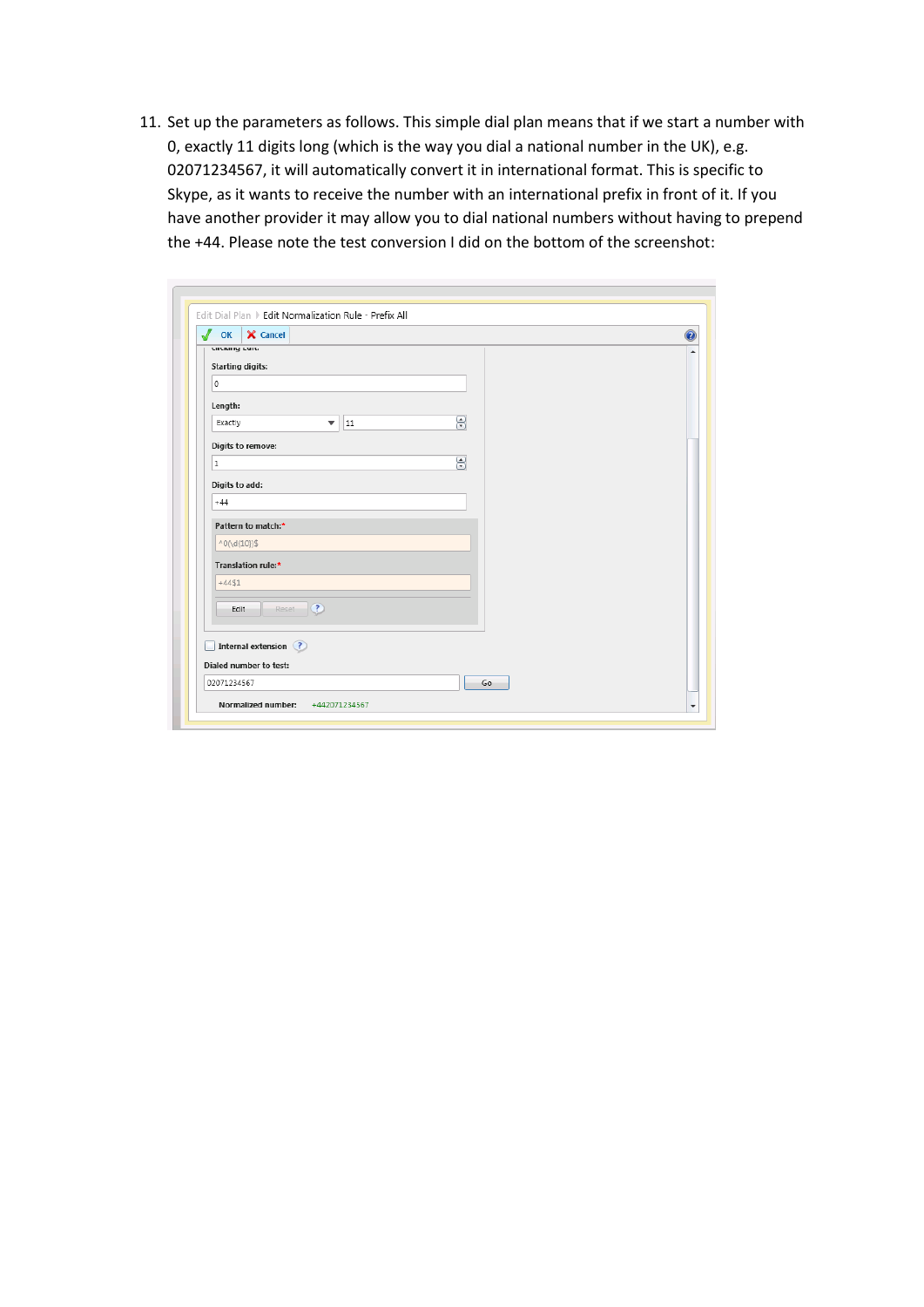12. Now go to Route and create a new route, to redirect external traffic towards Freeswitch. This route will match anything starting with  $+$  or with 0... (part 1):

| $\sqrt{\phantom{a}}$ OK<br>X Cancel                                                                                                                                                                          |            |  |
|--------------------------------------------------------------------------------------------------------------------------------------------------------------------------------------------------------------|------------|--|
| Name:*                                                                                                                                                                                                       |            |  |
| PSTN Network                                                                                                                                                                                                 |            |  |
| Description:                                                                                                                                                                                                 |            |  |
| External PSTN calling                                                                                                                                                                                        |            |  |
| <b>Build a Pattern to Match</b><br>Add the starting digits that you want this route to handle, or create<br>the expression manually by clicking Edit.<br>Starting digits for numbers that you want to allow: |            |  |
| Type a valid number and then click Add.                                                                                                                                                                      | Add        |  |
| $\pm$                                                                                                                                                                                                        | Exceptions |  |
| 0                                                                                                                                                                                                            | Remove     |  |
|                                                                                                                                                                                                              |            |  |
|                                                                                                                                                                                                              |            |  |
|                                                                                                                                                                                                              |            |  |
|                                                                                                                                                                                                              |            |  |
| Match this pattern:*<br>$\wedge ((\wedge +)(0))$                                                                                                                                                             |            |  |
| Reset<br>$\overline{?}$<br>Edit                                                                                                                                                                              |            |  |

13. Scroll down in the interface and fill in the second part (we need to suppress the caller ID as Skype wants the username, but your provider will probably be fine with the caller ID being transmitted). And add the associated gateway:

| √ Suppress caller ID          |                                  |        |  |
|-------------------------------|----------------------------------|--------|--|
| Alternate caller ID:*         |                                  |        |  |
| 991728937129793               |                                  |        |  |
| Associated gateways:          |                                  |        |  |
| PstnGateway:192.168.10.94     |                                  | Add    |  |
|                               |                                  | Remove |  |
|                               |                                  |        |  |
|                               |                                  |        |  |
|                               |                                  |        |  |
| <b>Associated PSTN Usages</b> |                                  |        |  |
|                               |                                  |        |  |
|                               |                                  |        |  |
| <b>PSTN usage record</b>      | <b>Associated voice policies</b> |        |  |
| Select Remove 1<br>Standard   | $\bigodot$ Global                |        |  |
|                               |                                  |        |  |
|                               |                                  |        |  |
|                               |                                  |        |  |
|                               |                                  |        |  |
|                               |                                  |        |  |
| Translated number to test:    |                                  |        |  |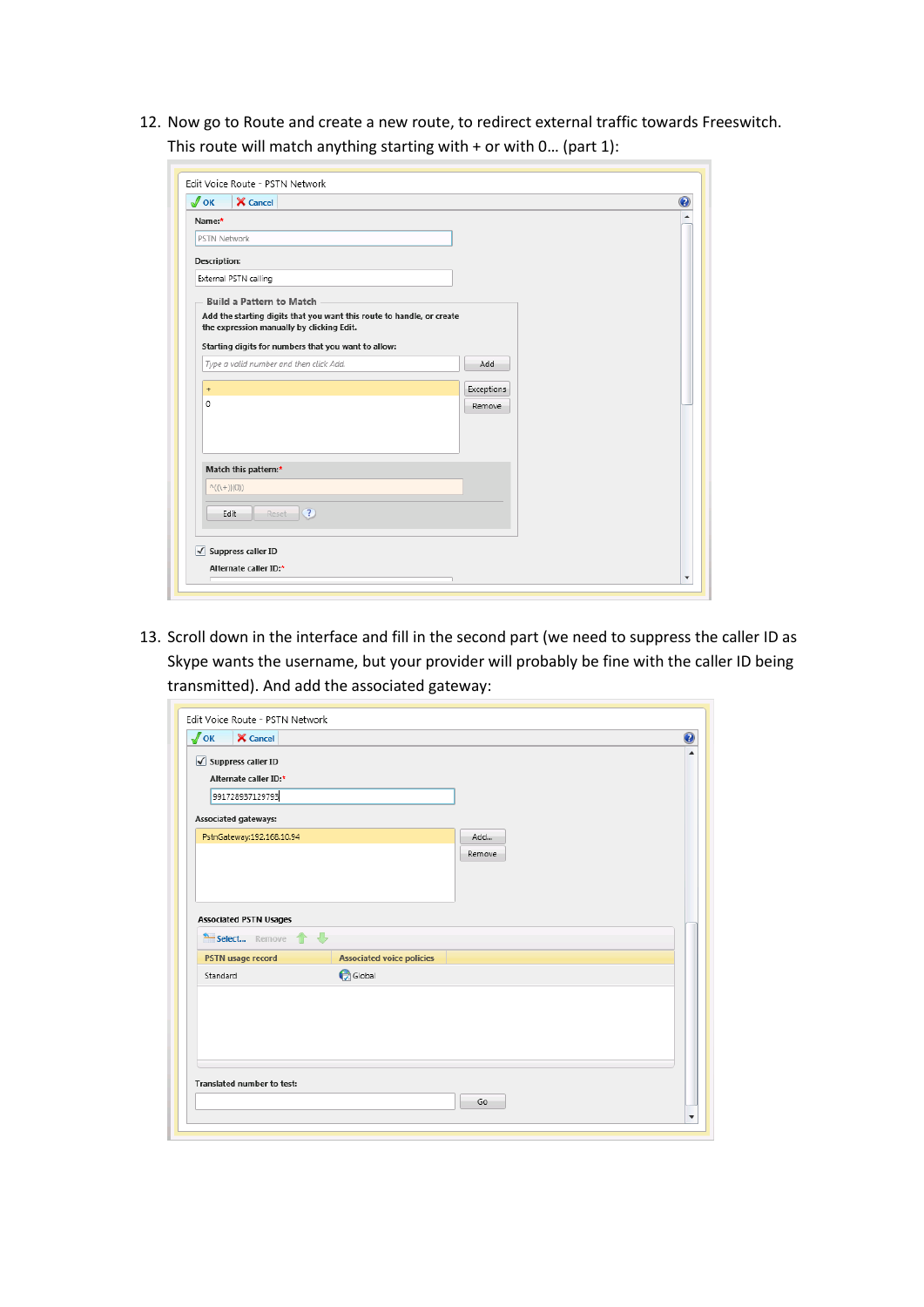- 14. Open Trunk Configuration and edit Global, make sure the three magic tickboxes in the middle of the screen are set as follows if you want to get traffic through:
	- Enable media bypass  $\sqrt{\phantom{a}}$  Centralized media processing Enable refer support
- 15. Edit an extension, and enable it for Enterprise Voice, and set up the line URI accordingly. For example, if your SkypeIn number you bought is +442071234567, in that field type <tel:+442071234567;ext=567> – the second part is for when you'll want to set up internal phone calls to the extension directly.

Now, if you dial your DID from any phone, you should see a lot of text scrolling in Freeswitch and then Lync will start ringing. If it doesn't please check the debug info thoroughly, as it will show where the call is hanging, it could be simply a regex failing because you had the wrong number of digits in your inbound dialplan.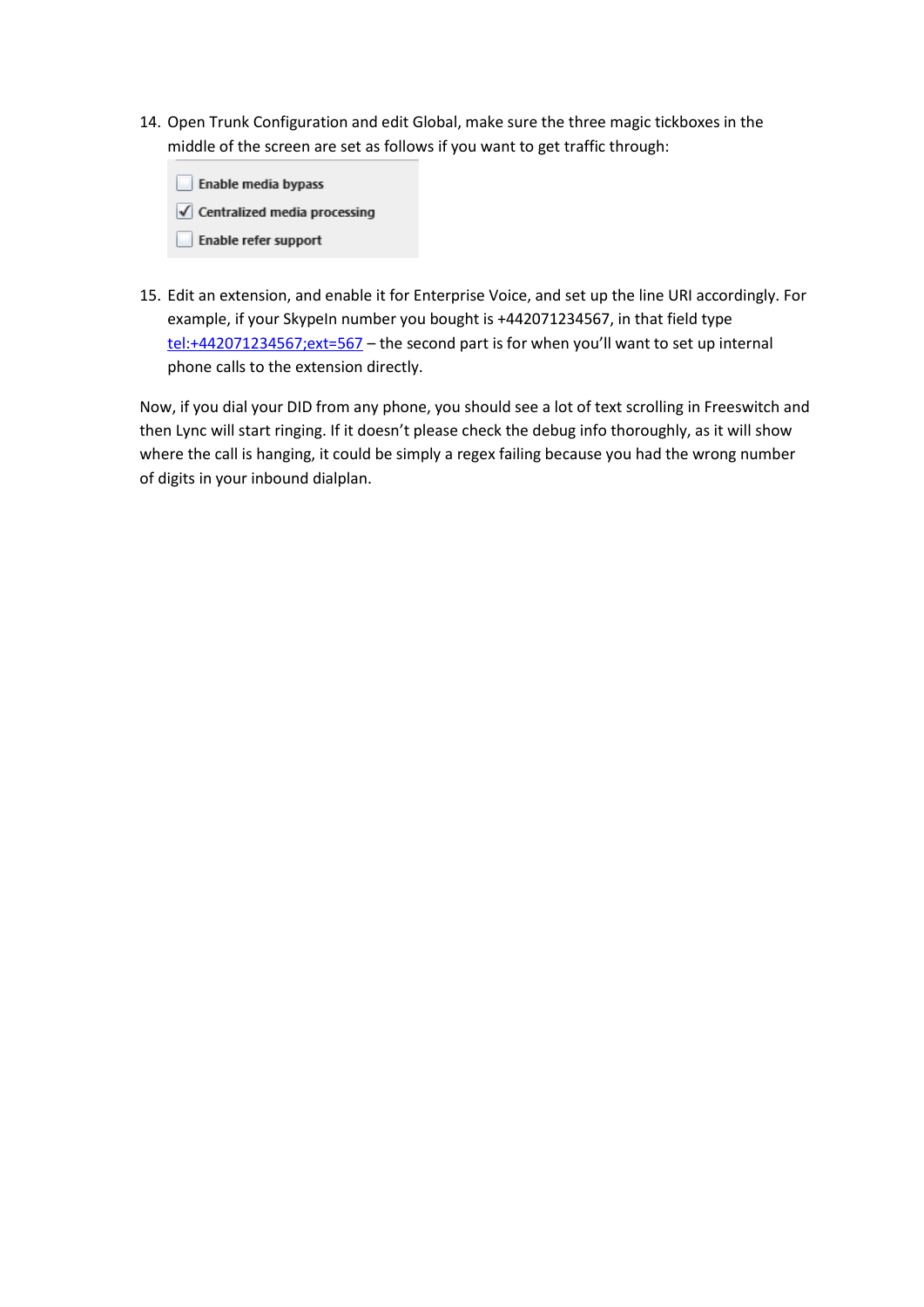## **Configuring 3CX**

The process of configuring 3CX is pretty straightforward, once you know a few gotchas that made me spend a lot of time in the effort of fixing the configuration.

- 1. Login into your 3CX admin interface
- 2. Click on VOIP Providers
- 3. Create a new Generic SIP Trunk
- 4. Fill in the parameters as follow, to complete the wizard:

#### **VOIP Providers**

| Add VOIP Provider Wizard                                        |                    |                    |
|-----------------------------------------------------------------|--------------------|--------------------|
| VOIP Provider Details:-                                         |                    |                    |
| Enter the hostname and port for your VOIP Provider's SIP Server |                    |                    |
| SIP server hostname or IP                                       | your.freeswitch.ip | Ø                  |
| SIP Server port                                                 | 5080               | 2                  |
| Outbound proxy hostname or IP                                   | your.freeswitch.ip | Q                  |
| Outbound proxy port (default is 5060)                           | 5080               | Ø                  |
|                                                                 |                    | Next ><br>$<$ Back |

Enter a random external number, 0 as user id and 0 as password, it's not important:

| <b>VOIP Providers</b>                                            |       |                  |
|------------------------------------------------------------------|-------|------------------|
| Add VOIP Provider Wizard<br>64)                                  |       |                  |
| <b>Account Details</b>                                           |       |                  |
| Enter the Authentication ID, Password and number of your account |       |                  |
| <b>External Number</b>                                           | 10020 | ℯ                |
| Authentication ID                                                |       | ℯ                |
| <b>Authentication Password</b>                                   |       | ℯ                |
| Simultaneous Calls-                                              |       |                  |
| Maximum simultaneous calls                                       | 100   | ℯ                |
|                                                                  |       |                  |
|                                                                  |       | Next ><br>$Back$ |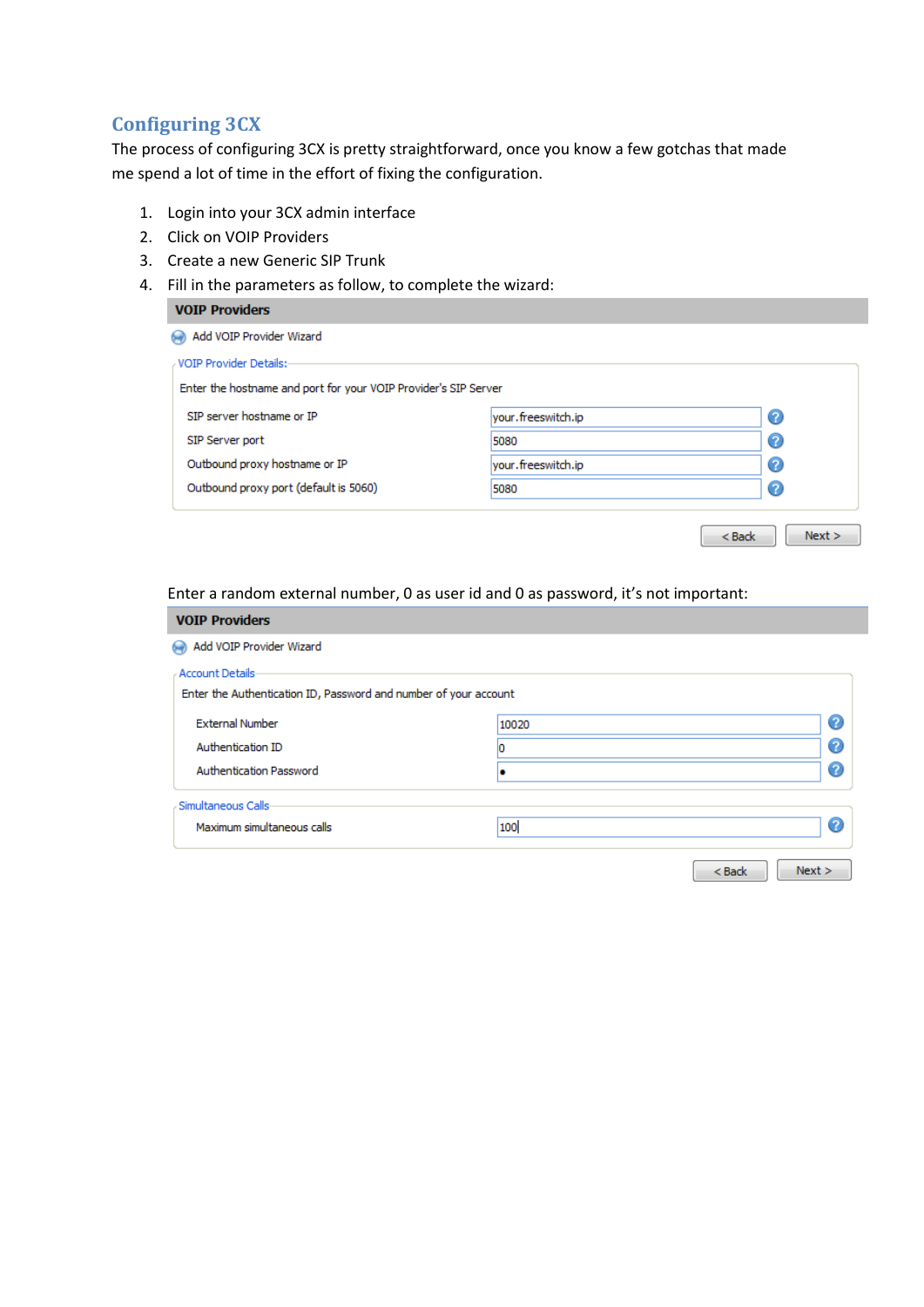Don't bother with the routing right now and just set it to end the call:

| <b>VOIP Providers</b>                                                                             |                        |                    |
|---------------------------------------------------------------------------------------------------|------------------------|--------------------|
| Add VOIP Provider Wizard                                                                          |                        |                    |
| Office Hours-<br>Configure where calls should be routed during office hours.<br><b>O</b> End Call |                        |                    |
| Connect to Extension                                                                              | 111                    | v<br>2             |
| Connect to Queue / Ring Group                                                                     | v<br>800 Skinkers      | Ø                  |
| Connect to Digital Receptionist                                                                   | v                      | ?                  |
| Voicemail box for Extension                                                                       | v<br>600 Max Test      | 2                  |
| Forward to Outside Number                                                                         |                        | Ω                  |
| Send fax to email of extension                                                                    | email of extension 888 | Ø<br>v             |
| V Same as Out of Office hours                                                                     |                        | Next ><br>$<$ Back |

In the next screen just skip the Outbound call rule so we can get out from that wizard.

5. Now edit the VOIP provider we just created and in the advanced tab make sure the settings look like this:

| General                                         | Advanced                      | Outbound Parameters                                                | <b>Inbound Parameters</b> | Source ID              | DID.                    |                   |  |
|-------------------------------------------------|-------------------------------|--------------------------------------------------------------------|---------------------------|------------------------|-------------------------|-------------------|--|
|                                                 | Provider Capabilities-        |                                                                    |                           |                        |                         |                   |  |
|                                                 |                               | Configure options related to the SIP capabilities of your provider |                           |                        |                         |                   |  |
|                                                 | Supports Re-Invite            |                                                                    | $\Box$ $Q$                |                        |                         |                   |  |
|                                                 | Supports 'Replace'            |                                                                    | $\Box$ $\Omega$           |                        |                         |                   |  |
|                                                 | <b>PBX Delivers Audio</b>     |                                                                    | $\blacktriangledown$      |                        |                         |                   |  |
|                                                 | Switch on Secure RTP (SRTP)   |                                                                    | $\square$                 |                        |                         |                   |  |
|                                                 | <b>Registration Settings-</b> |                                                                    |                           |                        |                         |                   |  |
|                                                 |                               | Configure options related to the SIP capabilities of your provider |                           |                        |                         |                   |  |
| Time between registration attempts (in seconds) |                               |                                                                    |                           | 60                     |                         | の                 |  |
|                                                 | Require registration for:     |                                                                    |                           | Do not require         |                         | $\checkmark$<br>ဓ |  |
|                                                 |                               | Which IP to use in 'Contact' field for registration:               |                           |                        | External(STUN resolved) | Ω                 |  |
|                                                 |                               |                                                                    |                           | Internal<br>00         |                         |                   |  |
|                                                 |                               |                                                                    |                           | Specified IP           |                         | ဓ                 |  |
|                                                 | Codec priorities              |                                                                    |                           |                        |                         |                   |  |
|                                                 |                               | Specify which codecs to use and according to which priority.       |                           |                        |                         |                   |  |
|                                                 | <b>Available Codecs</b>       |                                                                    |                           | <b>Assigned Codecs</b> |                         |                   |  |
| <b>Speex</b>                                    |                               |                                                                    |                           | G.711 U-law            |                         |                   |  |
| <b>iLBC</b>                                     |                               |                                                                    | $Add$ >                   | G.711 A-law            |                         | Up                |  |
| G729                                            |                               |                                                                    | $<$ Remove                | <b>GSM-FR</b>          |                         | <b>Down</b>       |  |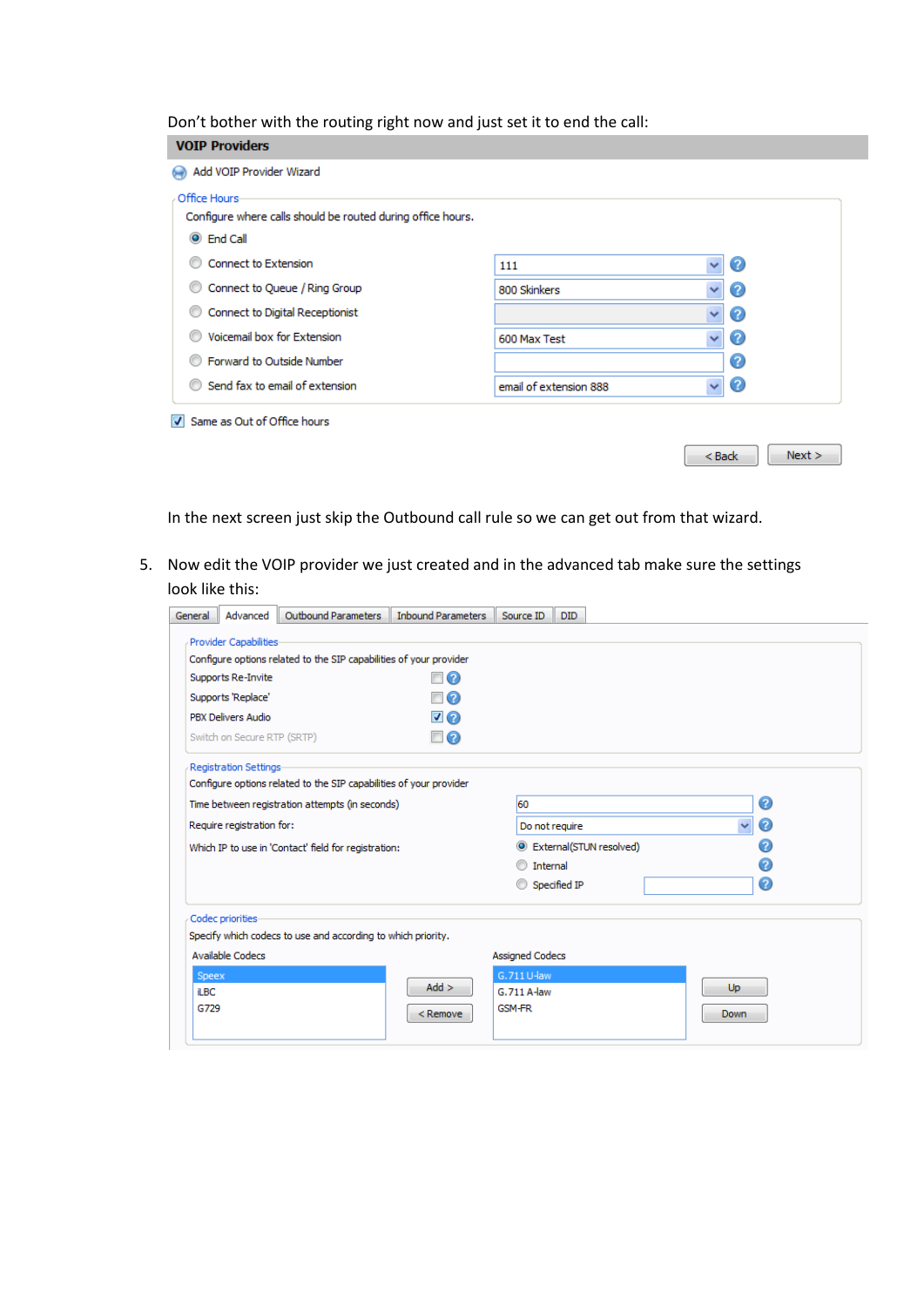6. Leave outbound and inbound parameters as they are and move on to the DID tab. This is very important, you need to add ALL the DID numbers that come with your trunk so we can later route them towards our internal extensions:

| General | Advanced                      | Outbound Parameters                  | <b>Inbound Parameters</b> | Source ID<br><b>DID</b> |                                                                                                                                                                    |
|---------|-------------------------------|--------------------------------------|---------------------------|-------------------------|--------------------------------------------------------------------------------------------------------------------------------------------------------------------|
|         | DID Numbers-<br>+442071234567 | calls to the appropriate extensions. | Ø                         |                         | Enter any DID numbers that are linked to any ports on this provider. This list will be used for source identification only - DID routing rules should still be cre |
|         |                               | $<$ Add<br>Remove                    |                           |                         |                                                                                                                                                                    |

7. Now, most important step of all, 3CX will keep on rejecting your incoming calls as unauthorised until you do this. Open the Source ID tab, then tick the Source identification by DID box, then press Add DID and select all the DIDs that come with your trunk as follows:

| Source identification by DID<br>individual DIDs |               |                              | If Call Source identification is based on dialled number and DIDs are in use, you need to specify these DIDs here. Specify a Mask, or select |
|-------------------------------------------------|---------------|------------------------------|----------------------------------------------------------------------------------------------------------------------------------------------|
| SIP Field containing DID numbers                |               | Request Line URI : User Part | 3                                                                                                                                            |
| Source Identification by DID                    |               |                              |                                                                                                                                              |
| +442071234567                                   | Add Mask      |                              |                                                                                                                                              |
|                                                 | Add DID       |                              |                                                                                                                                              |
|                                                 | <b>Delete</b> |                              |                                                                                                                                              |
|                                                 |               |                              |                                                                                                                                              |
|                                                 |               |                              |                                                                                                                                              |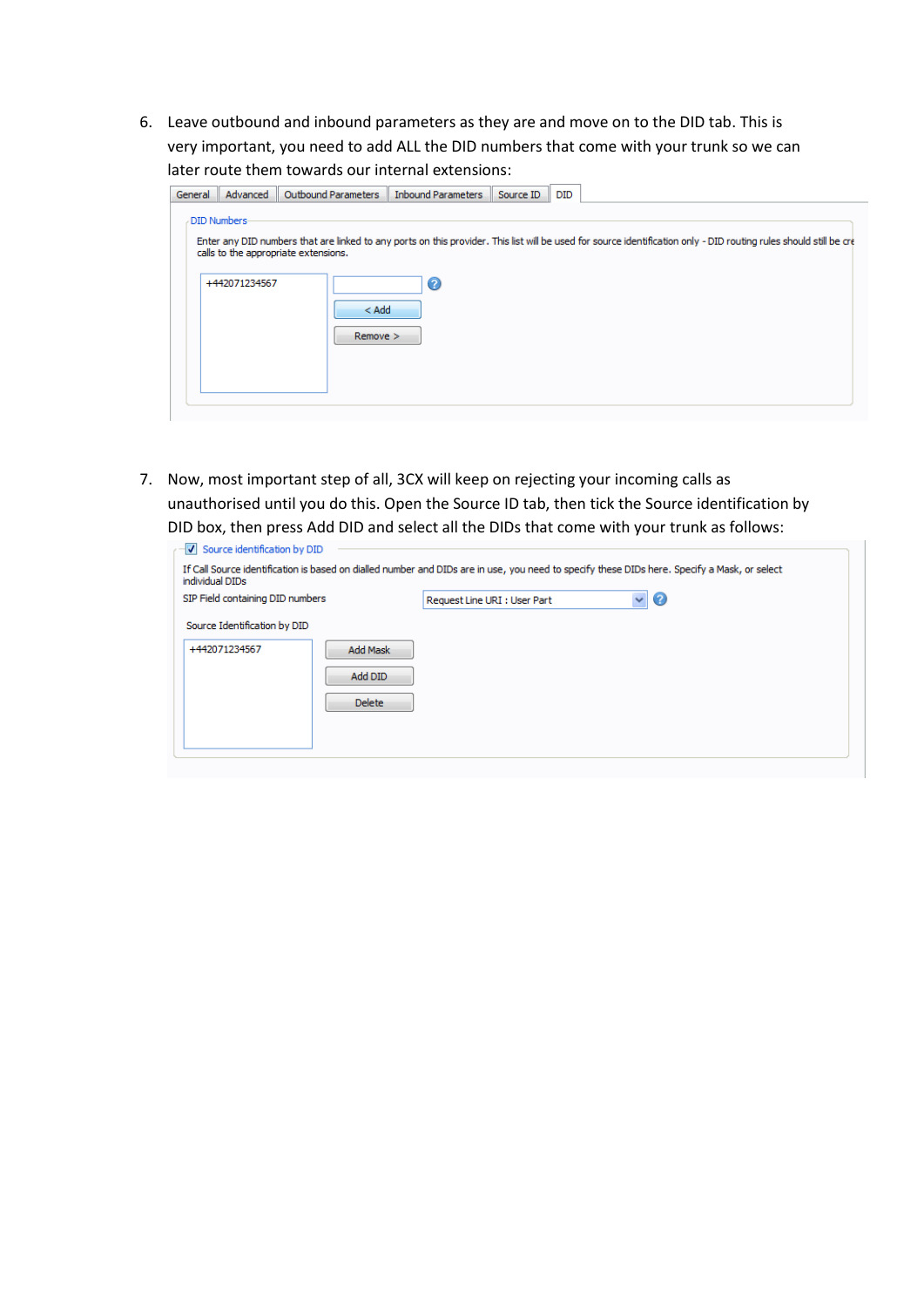8. Now make sure that in the outbound rules you have Freeswitch selected as primary route for all the external phone calls, and let's set it to remove the 0 and prepend +44 (this is Skype specific, other providers won't require you to provide an international phone number):

| Create an Outbound Call Rule to configure on which PSTN port, VOIP provider or bridge an outbound calls should be placed on |  |
|-----------------------------------------------------------------------------------------------------------------------------|--|
|-----------------------------------------------------------------------------------------------------------------------------|--|

| General<br><b>Rule Name</b>                        |   |            | Rule for Freeswitch                                                                                                                     |                     | ⊘       |   |
|----------------------------------------------------|---|------------|-----------------------------------------------------------------------------------------------------------------------------------------|---------------------|---------|---|
| Apply this rule to these calls-                    |   |            |                                                                                                                                         |                     |         |   |
| Define to which outbound calls the rule must apply |   |            |                                                                                                                                         |                     |         |   |
| Calls to numbers starting with (Prefix)            |   |            |                                                                                                                                         |                     |         |   |
| Calls from extension(s)                            |   |            |                                                                                                                                         |                     |         |   |
| Calls to Numbers with a length of                  |   |            |                                                                                                                                         | ဓ                   |         |   |
| Make outbound calls on-                            |   |            |                                                                                                                                         |                     |         |   |
|                                                    |   |            | Configure up to 3 routes for calls. The second and third route will be used as backup. For each route, digits can be stripped or added. |                     |         |   |
|                                                    |   |            |                                                                                                                                         | <b>Strip Digits</b> | Prepend |   |
| Route                                              | 1 | Freeswitch | $\checkmark$                                                                                                                            | ×.                  | $+44$   | ◙ |
| Route                                              | 2 |            | $\ddotmark$                                                                                                                             | $\checkmark$        |         | ℯ |
| Route                                              | з |            | $\ddotmark$                                                                                                                             | $\ddotmark$<br>1    |         | ℯ |
|                                                    |   |            |                                                                                                                                         |                     |         |   |

9. Now the boring bit: Go to inbound rules, you'll see a list of all the new DIDs you configured for your Freeswitch provider. You'll basically have to set each one up to connect to an extension (or to just end the call if it's an unallocated number). That's pretty straightforward:

| Enter a Mask for this DID. You can use the * character either before or after your mask.<br>◉<br>DID/DDI number/mask<br>+442071234567<br>Apply this rule to these ports-<br>Select the Gateway you want this DID/DDI rule to be applied to. You can select on the whole gateway which will apply the rule to all the ports, or you can<br>select individual ports.<br>0<br>Available ports<br>Spitfire - UK<br>œH<br>$\blacksquare$ $\blacksquare$ Freeswitch<br>Office Hours<br>Configure where calls to this DID/DDI should be routed during office hours.<br><b>End Call</b><br>Ø<br>$\ddotmark$<br>600 Max Test<br>Connect to Extension<br>$\odot$<br>$\ddotmark$<br>Ø<br>800 Skinkers<br>Connect to Queue / Ring Group<br>0<br>Connect to Digital Receptionist<br>v<br>◉<br>$\checkmark$<br>Voicemail box for Extension<br>600 Max Test<br>ဓ<br>Forward to Outside Number<br>◉<br>$\overline{\mathbf{v}}$<br>email of extension 888<br>Send fax to<br>Set up Specific Office Hours<br>Set up Specific Office Hours | DID/DDI number/mask- |  |
|-------------------------------------------------------------------------------------------------------------------------------------------------------------------------------------------------------------------------------------------------------------------------------------------------------------------------------------------------------------------------------------------------------------------------------------------------------------------------------------------------------------------------------------------------------------------------------------------------------------------------------------------------------------------------------------------------------------------------------------------------------------------------------------------------------------------------------------------------------------------------------------------------------------------------------------------------------------------------------------------------------------------------|----------------------|--|
|                                                                                                                                                                                                                                                                                                                                                                                                                                                                                                                                                                                                                                                                                                                                                                                                                                                                                                                                                                                                                         |                      |  |
|                                                                                                                                                                                                                                                                                                                                                                                                                                                                                                                                                                                                                                                                                                                                                                                                                                                                                                                                                                                                                         |                      |  |
|                                                                                                                                                                                                                                                                                                                                                                                                                                                                                                                                                                                                                                                                                                                                                                                                                                                                                                                                                                                                                         |                      |  |
|                                                                                                                                                                                                                                                                                                                                                                                                                                                                                                                                                                                                                                                                                                                                                                                                                                                                                                                                                                                                                         |                      |  |
|                                                                                                                                                                                                                                                                                                                                                                                                                                                                                                                                                                                                                                                                                                                                                                                                                                                                                                                                                                                                                         |                      |  |
|                                                                                                                                                                                                                                                                                                                                                                                                                                                                                                                                                                                                                                                                                                                                                                                                                                                                                                                                                                                                                         |                      |  |
|                                                                                                                                                                                                                                                                                                                                                                                                                                                                                                                                                                                                                                                                                                                                                                                                                                                                                                                                                                                                                         |                      |  |
|                                                                                                                                                                                                                                                                                                                                                                                                                                                                                                                                                                                                                                                                                                                                                                                                                                                                                                                                                                                                                         |                      |  |
|                                                                                                                                                                                                                                                                                                                                                                                                                                                                                                                                                                                                                                                                                                                                                                                                                                                                                                                                                                                                                         |                      |  |
|                                                                                                                                                                                                                                                                                                                                                                                                                                                                                                                                                                                                                                                                                                                                                                                                                                                                                                                                                                                                                         |                      |  |
|                                                                                                                                                                                                                                                                                                                                                                                                                                                                                                                                                                                                                                                                                                                                                                                                                                                                                                                                                                                                                         |                      |  |
|                                                                                                                                                                                                                                                                                                                                                                                                                                                                                                                                                                                                                                                                                                                                                                                                                                                                                                                                                                                                                         |                      |  |
|                                                                                                                                                                                                                                                                                                                                                                                                                                                                                                                                                                                                                                                                                                                                                                                                                                                                                                                                                                                                                         |                      |  |
|                                                                                                                                                                                                                                                                                                                                                                                                                                                                                                                                                                                                                                                                                                                                                                                                                                                                                                                                                                                                                         |                      |  |
|                                                                                                                                                                                                                                                                                                                                                                                                                                                                                                                                                                                                                                                                                                                                                                                                                                                                                                                                                                                                                         |                      |  |